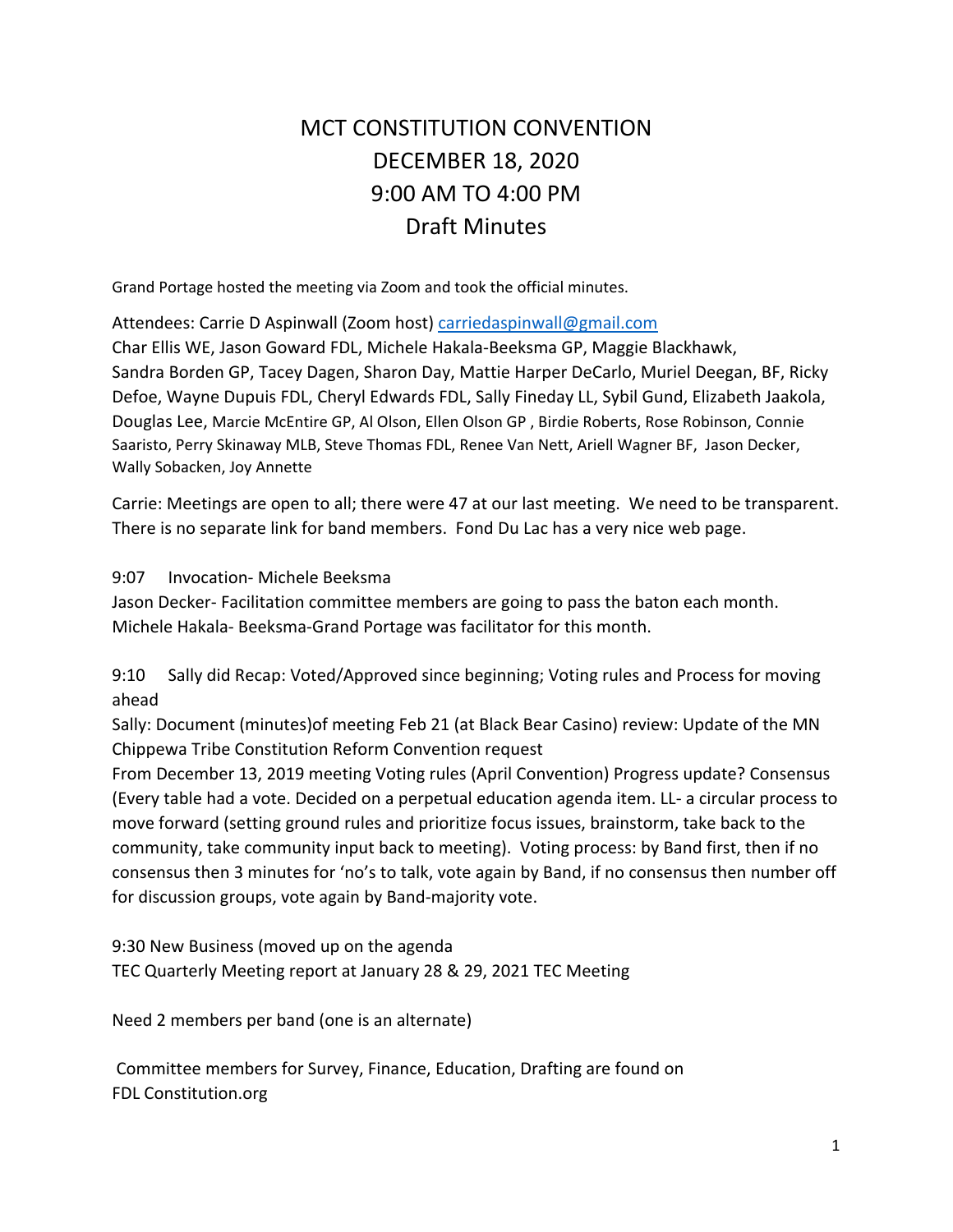Carrie volunteered to do a summary of the year and Cheryl Edwards will help to present to the TEC in January.

Grand Portage will probably select two new reps to the TEC-All band should review committee members and email Cheryl Edwards with updates names/emails.

9:45 Education – Sovereignty assignment Birdie Roberts. Theme Understand where we come from to know where we are going (a series). Topics: (1) 5 questions on sovereignty for every delegation to get a consensus was sent Nov. 20th. Drafting committee will create a document and work towards a consensus from combining the answers. All delegations will use the consensus to communicate to their bands. (2) history time line (Liz); (3) What is the MCT organization; e.g., its purpose. Who are we? Michele Beeksma brought up the need for a glossary.

Jason Decker: The bigger goal is the structure of the new constitution. How does the education topics move us toward that goal? Education committee- it gets everyone thinking and on common ground.

10:00 Breakout session-by Band Topic: Sovereignty.

GP- Donovan Dahmen- (1) Sovereignty is limited; (2) want greater protection. Likes GP's two topics. Need to share with the community.

10:30 Break

10:50 Report out of Breakout sessions

BF: Sovereignty rights of our own people and our own laws, ethics, 7 Grandfather teachings, taking only what we need, Sharon Day – Sovereignty begins in our origin story. Mattie- is tied up with legal issues (land and nature).

FDL Elizabeth Jaakola (1) Dejure sovereignty refers to the legal right to do so. (2) De facto sovereignty refers to the factual ability to doing so. Tribal sovereignty is the right of tribes, as "domestic dependent nations," to exercise self-determination… Tribes have the authority to, among other things, assert jurisdiction… tax its members. (3) political group rather that just an ethnic group (4) consult tribal government.

Make some treaties with each other to demonstrate our sovereignty. PowerPoint link: https://1drv.ms/p/s!AgTTN718Aow0lDA\_cvgb5srksBXM?e=exp1HY

GP – Marcie : Sovereignty means autonomy; how we can work as a cooperative group. GP always have had a lot of laws so that we can help each other. Throughout history we have had powerful alliance with others. (Violence is not traditional.) Right to govern within our cultural values, living beings need to be protected, stewardship is our responsibility, need to be free of harmful laws, need to promote diversity/ethnicity.

LL Sally Fineday- it is not given: it is a right not given. It starts with a person. Based on natural rights.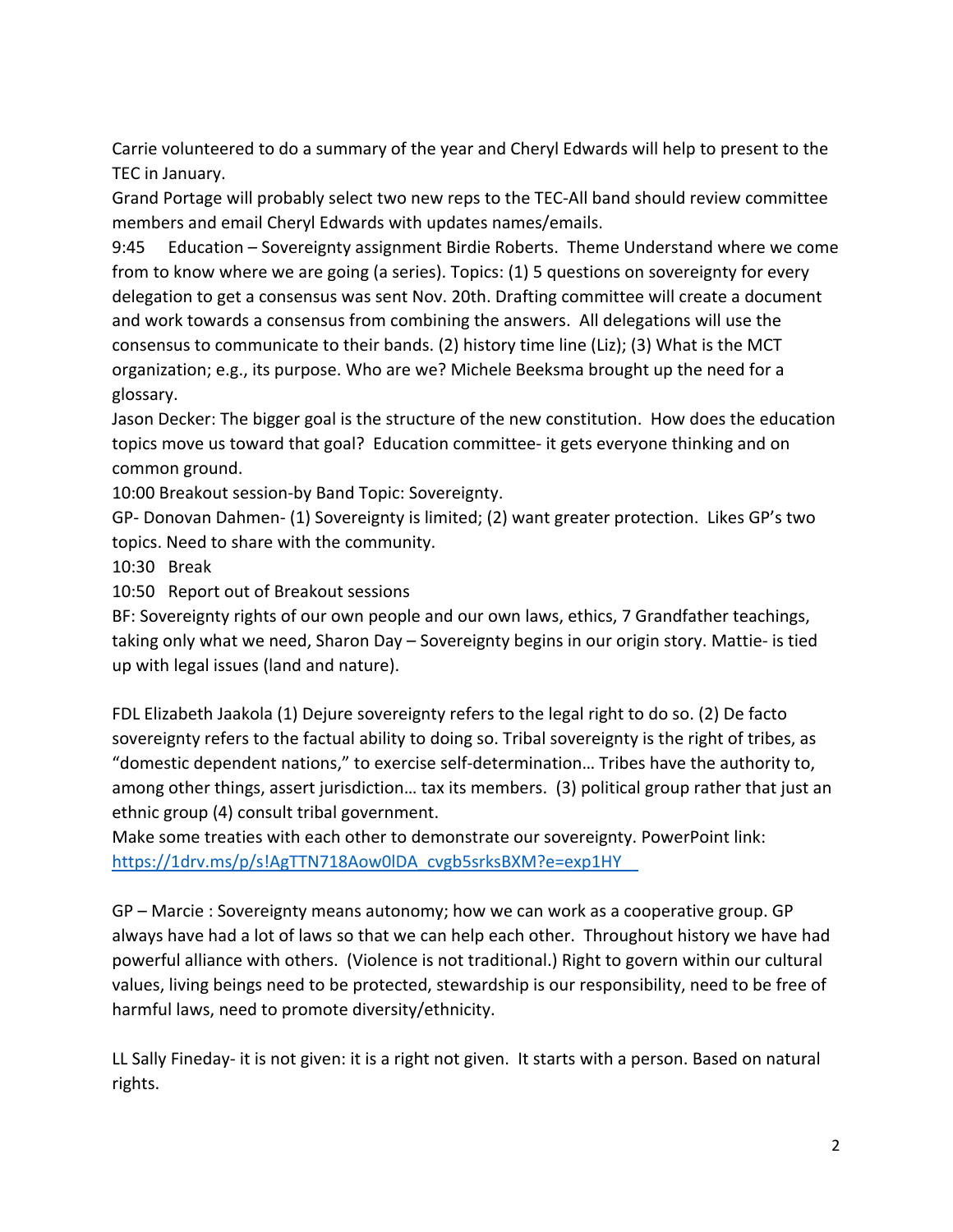# MLB Birdie Roberts- read a 2-page narrative which answered the 5 questions regarding sovereignty. Bimaadiziiwin (we seek the good life)

## **"What is Sovereignty?**

Since the beginning of time, we have always existed as sovereign nations. Our sovereignty pre-dates the United States Constitution. It is the most essential and fundamental expression of our status as individual nations.

It is the inherent right and the power to govern ourselves; it also allows us to participate in other government to government settings.

It is having the freedom without any interference or controlling influence from outside sources or other external bodies dictating our values, what we should believe in, and how we move forward in our lives.

#### **Why is it important to you?**

Sovereignty is important because our freedom to make our own choices is important.

It is the legal acknowledgment of our existence and our status in this country in perpetuity. Our ancestors faced incredible obstacles and endured unspeakable trauma to preserve our way of life, culture, and traditions. They endured many losses, but they understood from the beginning, the one thing that needed to be protected, for us to continue to exist for future generations. They were right, and we are still fighting to protect and preserve our sovereignty to this day.

As one example from our current constitution, an essential attribute of sovereignty is the tribes' right to determine their membership. Tribal members regard this membership as a core aspect of their identity equal to their cultural, psychological, and economic values. These core values of the membership are not to be taken lightly, and we need to continually improve how we balance the rights of the individual with the community's rights at large.

## **Why is it important to your band/tribe?**

The power and strength that the tribe holds through sovereignty are essential for the well-being and protection of the tribe. This power must come with accountability and the ability to bring us together and move us all in a forward direction. Without a clear, unified definition of sovereignty in mind—without a destination and a map to get there—we will struggle in our efforts to become a healthier and more resilient people.

Because of our sovereignty status, we have the legal right to establish our form of government. Our governments have the freedom to self-manage our affairs to benefit everyone in a unified effort.

We design our governments to accept and assume the responsibility to oversee our affairs, uphold our laws, maintain records, and provide a venue for justice and other support needed as identified by the people. We design them to ensure we, as a member of the tribe, have a direct hand in establishing our laws, justice, fairness, and ethics that genuinely support our specific needs and expectations. We utilize these government systems to assist us with effectively leading us into greater states of freedom.

Sovereignty is one tool we have that allows tribal leadership to honor and perpetuate the traditional ways of life for the tribes. This self-determination exists down to a tribe's members' ability to maintain a respectful awareness of their cultural heritage, utilize tribal languages and customs, and govern and be governed in their people's traditional manner as they choose. Without this longstanding sovereignty, Native American tribes would no longer be able to protect their cultural identities. They would be a minority within the vast collection of the American peoples, subject to the laws, morals, and cultural influences that drive most of the population.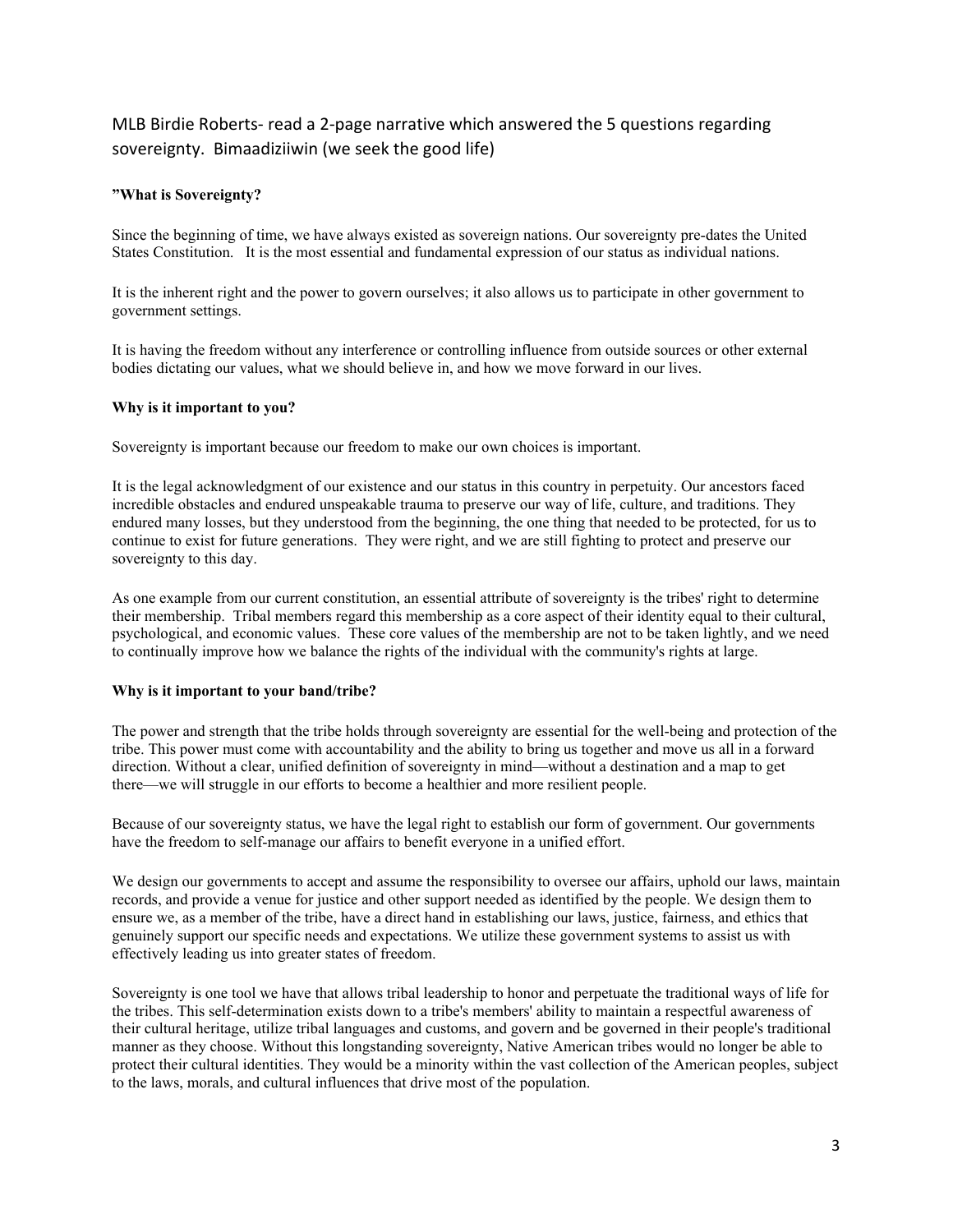As we move forward within this self-determination era, we must be diligent and continue to assert our sovereignty rights to protect and preserve it.

## **What does it mean for future generations?**

Our sovereignty rights are continually under attack in many areas such as land claims, citizenship, and environmental issues. To ensure our continued success in protecting our freedoms, it is vital we continue to establish external partnerships and relationships with others who have the same goals in mind. Just as our ancestors fought to protect our sovereignty rights, it is now our charge to continue to protect and preserve these rights for future generations; our children and grandchildren. We have to continue to acknowledge, define, educate, protect and preserve it, so the generations after us have a strong foundation to build upon with the same goal in mind; to protect, preserve our beliefs, culture, and traditions—Bimaadiziiwin (We Seek and Honor the Good Life).

## **Why is it important or not important?**

Tribes must continue to be diligent in creating law that will further solidify our sovereignty rights for our future. Our sovereignty is essential to continue to preserve our way of life, culture, and traditions without interference. Without it, the United States' indigenous population would merely be a cultural group with no other status or protection. The various states and the federal government would have no obligation to recognize the needs or wants of the tribal nations. Without sovereignty, a tribe has no more claim to a heritage site or a cultural practice than a sports team, an organization of like-minded individuals, or a neighborhood community. Tribal identity — both at the individual and tribal levels — would diminish, and an indigenous population would vanish. As we garner more self-reliance and self-determination, we must retain our core identities. The preservation of these identities is critical for tribes to maintain their own beliefs and values from a community standpoint and in the broader national context."

WE – Char Ellis-next meeting will report

Ricky Defoe: Papal Bulls (document of discovery), etc: we should ask that they rescind them. There is an opportunity with the proposed Secretary DOI, Haaland (Navaho).

Mattie DeCarlo- There is a difference between legal and cultural.

Wayne- make a declaration, Wally - a proclamation

Declaration of Sovereignty; treaties with other nations, own coinage, value Trust lands ourselves, money back up by bank.

Sharon Day- We are a sovereign people, even if it hasn't been fully recognized in the past. We need to recognize it more.

Marcie Macintyre- There has been recognition of Native peoples as humans with rights by Christians since the 1500's. Priests and laypeople have advocated for Native people all along. We need to remind government that we are sovereign-not wait for them to give it to us. Drafting committee will turn each bands submission into a consolidated document that will become part of the Preamble/glossary.

Guiding themes: Natural Law, purpose, responsibility, individual sovereignty, impacts on world around us, giving power through working together.

11:48 Lunch break

1:00 Old Business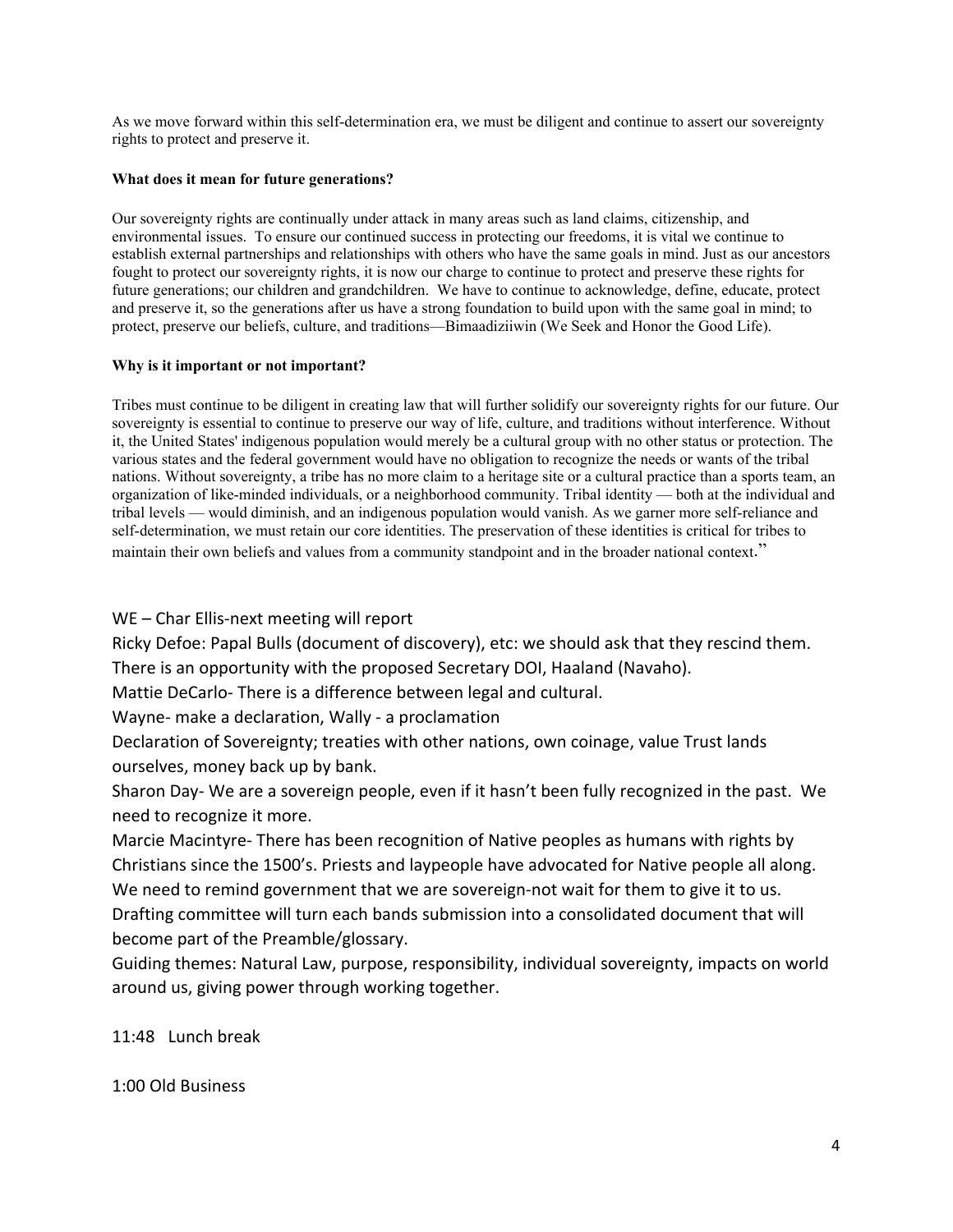# Drafting Committee

**Preamble**: Jason went over the December 4, 2020 meeting. Some of submissions require more work; for example, structure, enrollment. All submission mentioned we are Anishinaabeg, natural resources, common wealth fare, exercise all sovereign rights. Mille Lacs stated that their statement was not included. The Preamble is an Introduction, Who we are, what we are setting out to do. Perhaps our history should be a companion document (by links). When should the Preamble be written? After the body, as an Executive Summary. It will be an ongoing process to update as we go along. We must define terms. Our future generations may not know what our understanding of certain terms is today.

**Article 12**/ **Secretary of Interior**: Take out the Secretary of Interior from Article 12. Missed the General Election and therefore, lost its priority. It can wait. Need definition of a "qualified/entitled voter," Kurt Tell (?) was going to research it. TEC recognizes anyone 18 years old or above. Note: to amend the Constitution 30% must approve. At one time that was measured by who voted in the last election or "those eligible" or "those registered." Must register by at least 30 days before the election. Discussion on difference between Tribal election rules and Secretarial election rules.

Sandra Borden- consider if we want to change the definition of eligible in the Constitution (make it easier, the same, or make it harder).

We need to get the Secretary of Interior out of the Constitution so that it is easier to amend the Constitution.

Cheryl: We need a definition on eligibility in writing from the TEC on who may vote and the required number of votes.

# **Two-year term limit for Committee members**

No one remembers who recommended this topic.

Wayne Dupuis FDL has been concerned about enrollment for over 40 years. FDL has disenrolled people.

Rose Robinson LL is concerned about reports about people who are being dis-enrolled. LL has dis-enrolled people.

2:00 Committee Reports

Drafting Committee's comments are under Old Business.

Committee updates: